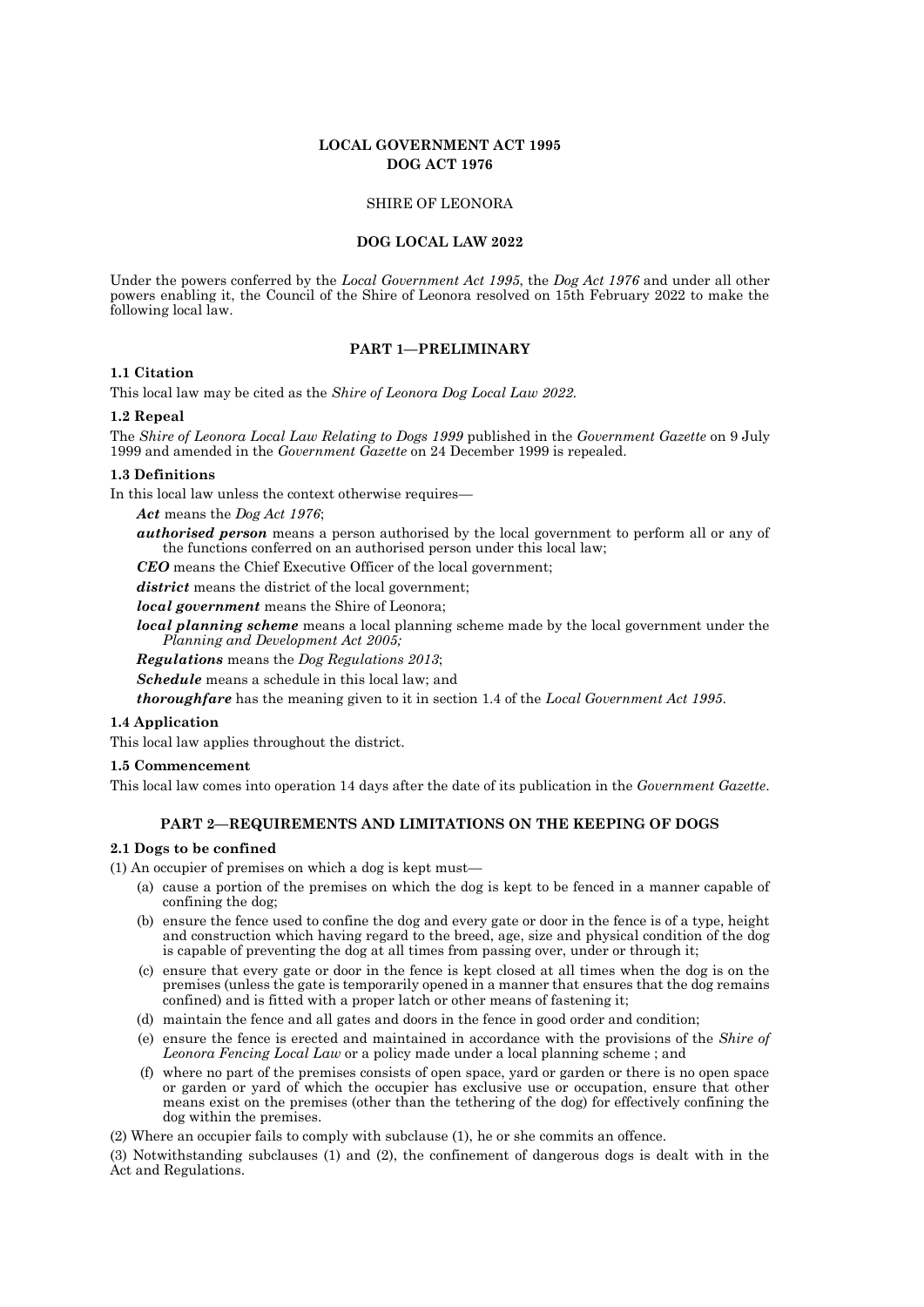## **2.2 Limitation on the number of dogs**

(1) This clause does not apply to premises which have been—

- (a) licensed under Part 3 as an approved kennel establishment;
- (b) granted an exemption under section 26(3) of the Act; or
- (c) established as a veterinary hospital or a veterinary clinic.

(2) The limit on the number of dogs which may be kept on any premises is, for the purpose of section 26(4) of the Act is—

- (a) two dogs over the age of three months and the young of those dogs under that age if the premises are situated within a town site; and
- (b) four dogs over the age of three months and the young of those dogs under that age if the premises are situated outside a town site.

### **PART 3—APPROVED KENNEL ESTABLISHMENTS**

### **3.1 Interpretation**

In this Part and in Schedule 2—

*licence* means a licence to keep an approved kennel establishment on premises;

*licensee* means the holder of a licence;

*premises*, in addition to the meaning given to it in section 3 of the Act, means the premises described in the application for a licence; and

*transferee* means a person who applies for the transfer of a licence to her or him under clause 3.14.

#### **3.2 Application for licence for approved kennel establishment**

An application for a licence must be made in the form of that in Schedule 1, and must be lodged with the local government together with—

- (a) evidence of any approvals required under the local planning scheme—
- (b) plans and specifications of the kennel establishment, including a site plan;
- (c) copies of the notices to be given under clause 3.3;
- (d) written evidence that either the applicant or another person who will have the charge of the dogs, will reside on the premises or, in the opinion of the local government, sufficiently close to the premises so as to control the dogs and so as to ensure their health and welfare;
- (e) a written acknowledgement that the applicant has read and agrees to comply with any code of practice relating to the keeping of dogs nominated by the local government; and
- (f) the fee for the application for a licence referred to in clause 3.10.

### **3.3 Notice of proposed use**

(1) An applicant for a licence must give notice of the proposed use of the premises as an approved kennel establishment after the application for a licence has been lodged—

- (a) once in a newspaper circulating in the district; and
- (b) to the owners and occupiers of any premises adjoining the premises.
- (2) The notices in subclause (1) must specify that—
	- (a) any written submissions as to the proposed use are to be lodged with the CEO within 14 days of the date the notice is given; and
	- (b) the application and plans and specifications may be inspected at the offices of the local government.
- $(3)$  Where
	- (a) the notices given under subclause (1) do not clearly identify the premises; or
	- (b) a notice given under subclause  $(1)(a)$  is of a size or in a location in the newspaper which, in the opinion of the local government, would fail to serve the purpose of notifying persons of the proposed use of the premises,

then the local government may refuse to determine the application for a licence until the notices or notice, as the case may be, is given in accordance with its directions.

### **3.4 Exemption from notice requirements**

(1) Where an application for a licence is made in respect of premises on which an approved kennel establishment is either a—

- (a) permitted use; or
- (b) use which the local government may approve subject to compliance with specified notice requirements,

under a local planning scheme, then the requirements of clauses  $3.2(c)$ ,  $3.3$  and  $3.5(c)$  do not apply in respect of the application for a licence.

(2) The local government may require advertising of an application as part of the planning process.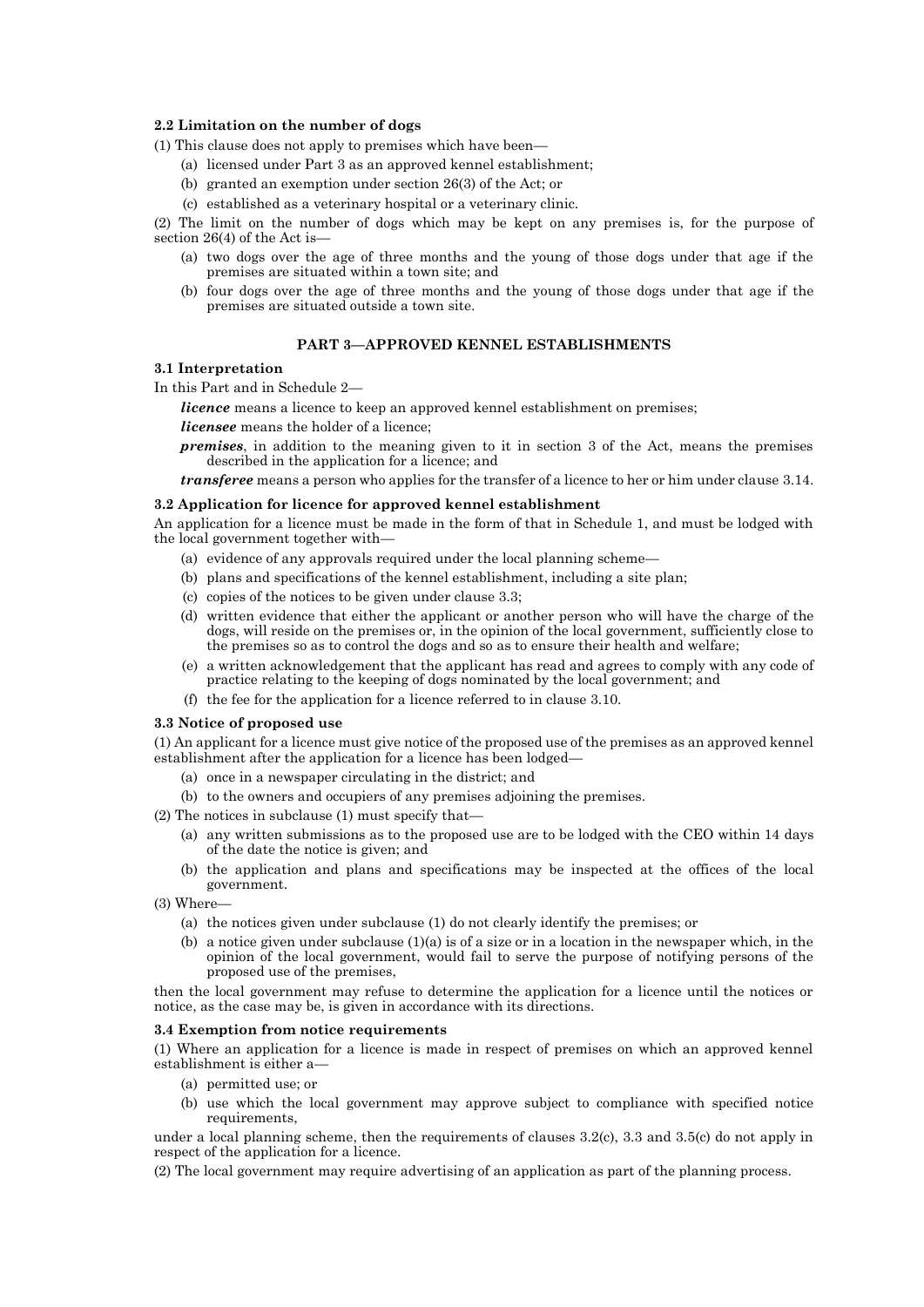# **3.5 When application can be determined**

An application for a licence is not to be determined by the local government until—

- (a) any approvals required under the local planning scheme have been obtained by the applicant;
- (b) the applicant has complied with clause 3.2;
- (c) the applicant submits proof that the notices referred to in clause 3.3(1) have been given in accordance with that clause; and
- (d) the local government has considered any written submissions received within the time specified in clause 3.3(2)(a) on the proposed use of the premises.

### **3.6 Determination of application**

In determining an application for a licence, the local government is to have regard to—

- (a) the matters referred to in clause 3.7;
- (b) any written submissions received within the time specified in clause 3.3(2)(a) on the proposed use of the premises;
- (c) any economic or social benefits which may be derived by any person in the district if the application for a licence is approved;
- (d) the effect which the approved kennel establishment may have on the environment or amenity of the neighbourhood;
- (e) whether the approved kennel establishment will create a nuisance for the owners and occupiers of adjoining premises; and
- (f) whether or not the imposition of and compliance with appropriate conditions of a licence will mitigate any adverse effects of the approved kennel establishment identified in the preceding paragraphs.

### **3.7 Where application cannot be approved**

The local government cannot approve an application for a licence where—

- (a) an approved kennel establishment cannot be permitted by the local government on the premises under a local planning scheme unless prior valid planning approval has been issued by the local government and the application for a licence is consistent with that approval; or
- (b) an applicant for a licence or another person who will have the charge of the dogs will not reside on the premises, or, in the opinion of the local government, sufficiently close to the premises so as to control the dogs and so as to ensure their health and welfare.

#### **3.8 Conditions of approval**

(1) The local government may approve an application for a licence subject to the conditions contained in Schedule 2 and to such other conditions as the local government considers appropriate.

(2) In respect of a particular application for a licence, the local government may vary any of the conditions contained in Schedule 2.

# **3.9 Compliance with conditions of approval**

Penalties applicable where a licensee does not comply with the conditions of a licence are contained in the Act and Regulations.

## **3.10 Fees**

(1) On lodging an application for a licence, the applicant is to pay a fee to the local government.

(2) On the issue or renewal of a licence, the licensee is to pay a fee to the local government.

(3) On lodging an application for the transfer of a valid licence, the transferee is to pay a fee to the local government.

(4) The fees referred to in subclauses (1) to (3) are to be imposed and determined by the local government under sections 6.15 to 6.19 of the *Local Government Act 1995*.

# **3.11 Form of licence**

The licence is to be in the form determined by the local government and is to be issued to the licensee.

## **3.12 Period of licence**

(1) The period of effect of a licence is set out in section 27(5) of the Act.

(2) A licence is to be renewed if the fee referred to in clause 3.10(2) is paid to the local government prior to the expiry of the licence.

(3) On the renewal of a licence the conditions of the licence at the time of its renewal continue to have effect.

# **3.13 Variation or cancellation of licence**

(1) The local government may vary the conditions of a licence.

(2) The local government may cancel a licence—

- (a) on the request of the licensee;
- (b) following a breach of the Act, the Regulations or this local law; or
- (c) if the licensee is not a fit and proper person.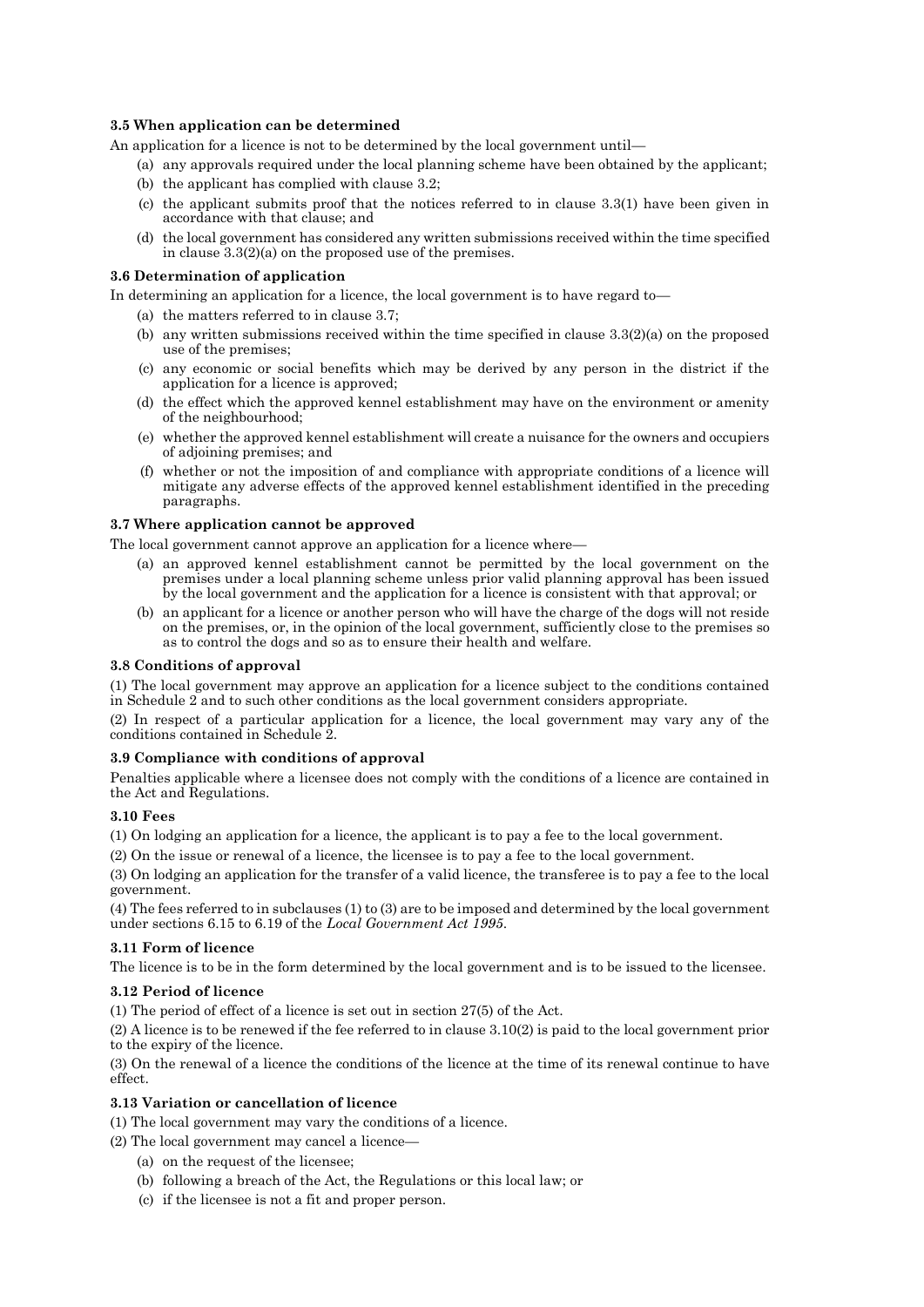(3) The date a licence is cancelled is to be, in the case of—

- (a) paragraph (a) of subclause (2), the date requested by the licensee; or
- (b) paragraphs (b) and (c) of subclause (2), the date determined under section 27(6) of the Act.

## **3.14 Transfer**

- (1) An application for the transfer of a valid licence from the licensee to another person must be—
	- (a) made in the form determined by the local government;
	- (b) made by the transferee;
	- (c) made with the written consent of the licensee; and
	- (d) lodged with the local government together with—
		- (i) written evidence that a person will reside at or within reasonably close proximity to the premises the subject of the licence; and
		- (ii) the fee for the application for the transfer of a licence referred to in clause 3.10(3).

(2) The local government is not to determine an application for the transfer of a valid licence until the transferee has complied with subclause (1).

(3) The local government may approve, whether or not subject to such conditions as it considers appropriate, or refuse to approve an application for the transfer of a valid licence.

(4) Where the local government approves an application for the transfer of a valid licence, then on the date of approval, unless otherwise specified in the notice issued under clause 3.15(b), the transferee becomes the licensee of the licence for the purposes of this local law.

### **3.15 Notification**

The local government is to give written notice to—

- (a) an applicant for a licence of the local government's decision on her or his application;
- (b) a transferee of the local government's decision on her or his application for the transfer of a valid licence;
- (c) a licensee of any variation made under clause 3.13(1);
- (d) a licensee when her or his licence is due for renewal and the manner in which it may be renewed;
- (e) a licensee when her or his licence is renewed;
- (f) a licensee of the cancellation of a licence under clause  $3.13(2)(a)$ ; and
- (g) a licensee of the cancellation of a licence under paragraphs (b) or (c) of clause 3.13(2), which notice is to be given in accordance with section 27(6) of the Act.

## **3.16 Inspection of kennel**

With the consent of the occupier, an authorised person may inspect an approved kennel establishment at any time.

# **PART 4—MISCELLANEOUS**

### **4.1 Offence to excrete**

- (1) A dog must not excrete on—
	- (a) any thoroughfare, any dog exercise area or other public place; or
	- (b) any land which is not a public place without the consent of the occupier.

(2) Subject to subclause (3), if a dog excretes contrary to subclause (1), every person liable for the control of the dog at that time commits an offence.

(3) The person liable for the control of the dog does not commit an offence against subclause (2) if any excreta is removed immediately by that person.

(4) Notwithstanding clause 5.2, the unmodified penalty for an offence under this clause is \$1,000.

# **PART 5—ENFORCEMENT**

#### **5.1 Interpretation**

In this Part—

*infringement notice* means the notice referred to in clause 5.4; and *notice of withdrawal* means the notice referred to in clause 5.7(1).

#### **5.2 Offences and general penalty**

(1) A person who fails to do anything required or directed to be done under this local law, or who does anything which under this local law that person is prohibited from doing, commits an offence.

(2) A person who commits an offence under this local law is liable, on conviction, to a penalty not less than \$500 and not exceeding \$5,000, and if the offence is of a continuing nature, to an additional penalty not exceeding \$500 for each day or part of a day during which the offence has continued.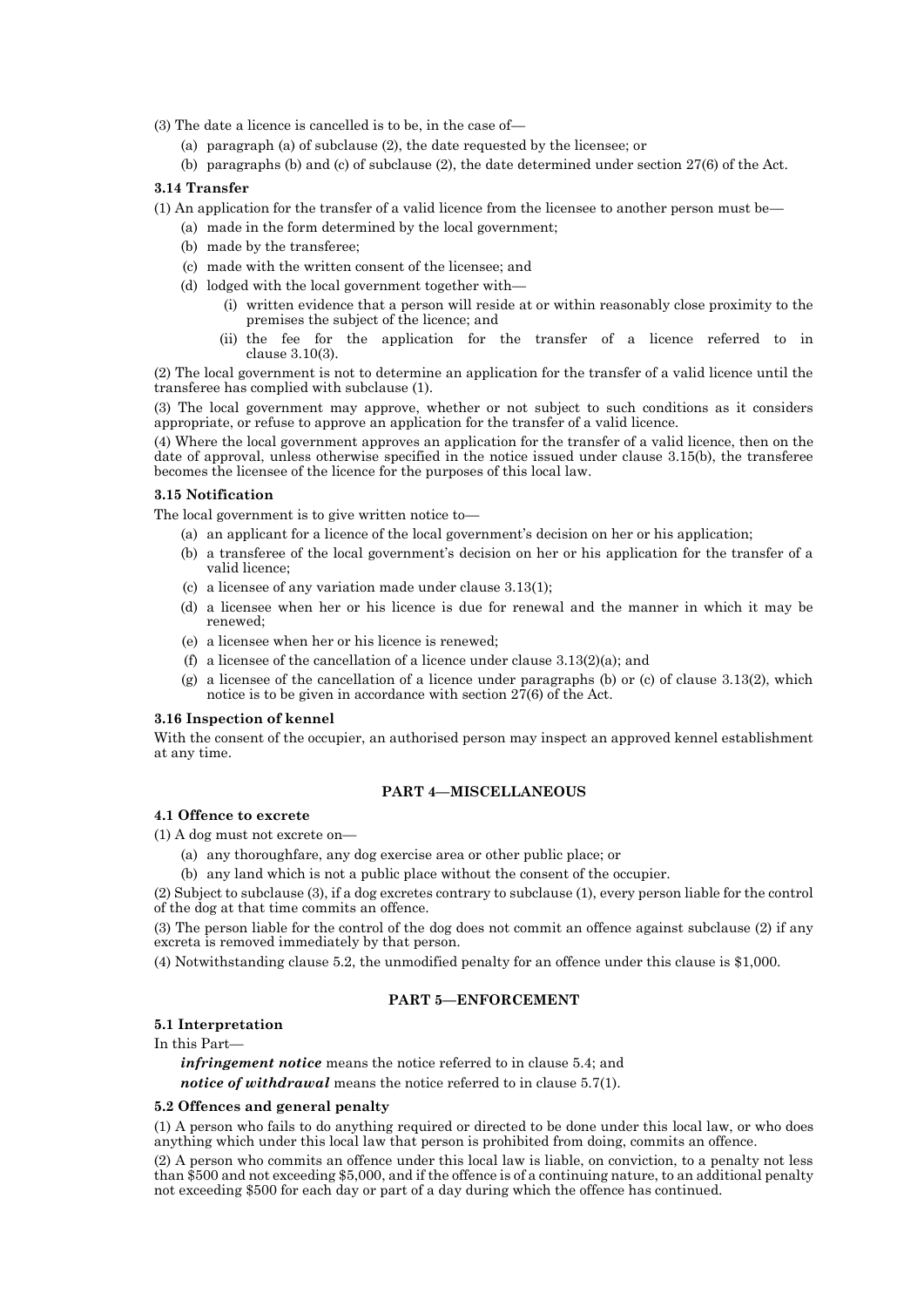## **5.3 Modified penalties**

The offences contained in Schedule 3 are offences in relation to which a modified penalty may be imposed.

## **5.4 Issue of infringement notice**

Where an authorised person has reason to believe that a person has committed an offence in respect of which a modified penalty may be imposed, he or she may issue to that person a notice in the form of Form 8 of the First Schedule of the Regulations.

#### **5.5 Failure to pay modified penalty**

Where a person who has received an infringement notice fails to pay the modified penalty within the time specified in the notice, or within such further time as may in any particular case be allowed by the CEO, he or she is deemed to have declined to have the offence dealt with by way of a modified penalty.

### **5.6 Payment of modified penalty**

A person who has received an infringement notice may, within the time specified in that notice or within such further time as may in any particular case be allowed by the CEO, send or deliver to the local government the amount of the penalty, with or without a reply as to the circumstances giving rise to the offence, and the local government may appropriate that amount in satisfaction of the penalty and issue an acknowledgment.

### **5.7 Withdrawal of infringement notice**

(1) Whether or not the modified penalty has been paid, an authorised person may withdraw an infringement notice by sending a notice in the form of Form 9 of the First Schedule of the Regulations. (2) A person authorised to issue an infringement notice under clause 5.4 cannot sign or send a notice of withdrawal.

# **SCHEDULE 1—APPLICATION FOR A LICENCE FOR AN APPROVED KENNEL ESTABLISHMENT**

(clause 3.2)

# **DOG LOCAL LAW 2022**

|                                                                                     | Apply for a licence for an approved kennel establishment at (address of premises) |
|-------------------------------------------------------------------------------------|-----------------------------------------------------------------------------------|
|                                                                                     |                                                                                   |
|                                                                                     |                                                                                   |
|                                                                                     |                                                                                   |
| premises so as to control the dogs and so as to ensure their health and welfare) at |                                                                                   |
|                                                                                     |                                                                                   |
|                                                                                     |                                                                                   |

Attached are—

- (a) a site plan of the premises showing the location of the kennels and yards and all other buildings and structures and fences;
- (b) plans and specifications of the kennel establishment;
- (c) copy of notice of proposed use to appear in newspaper;
- (d) copy of notice of proposed use to be given to adjoining premises;
- (e) written evidence that a person will reside—
	- (i) at the premises; or
	- (ii) sufficiently close to the premises so as to control the dogs and so as to ensure their health and welfare; and
- (f) if the person in item (e) is not the applicant, written evidence that the person is a person in charge of the dogs.

I confirm that I have read and agree to comply with the Code of Practice known as ………………………………………………………, in the keeping of dogs at the proposed kennel establishment.

| $\star$ | delete where inapplicable. |
|---------|----------------------------|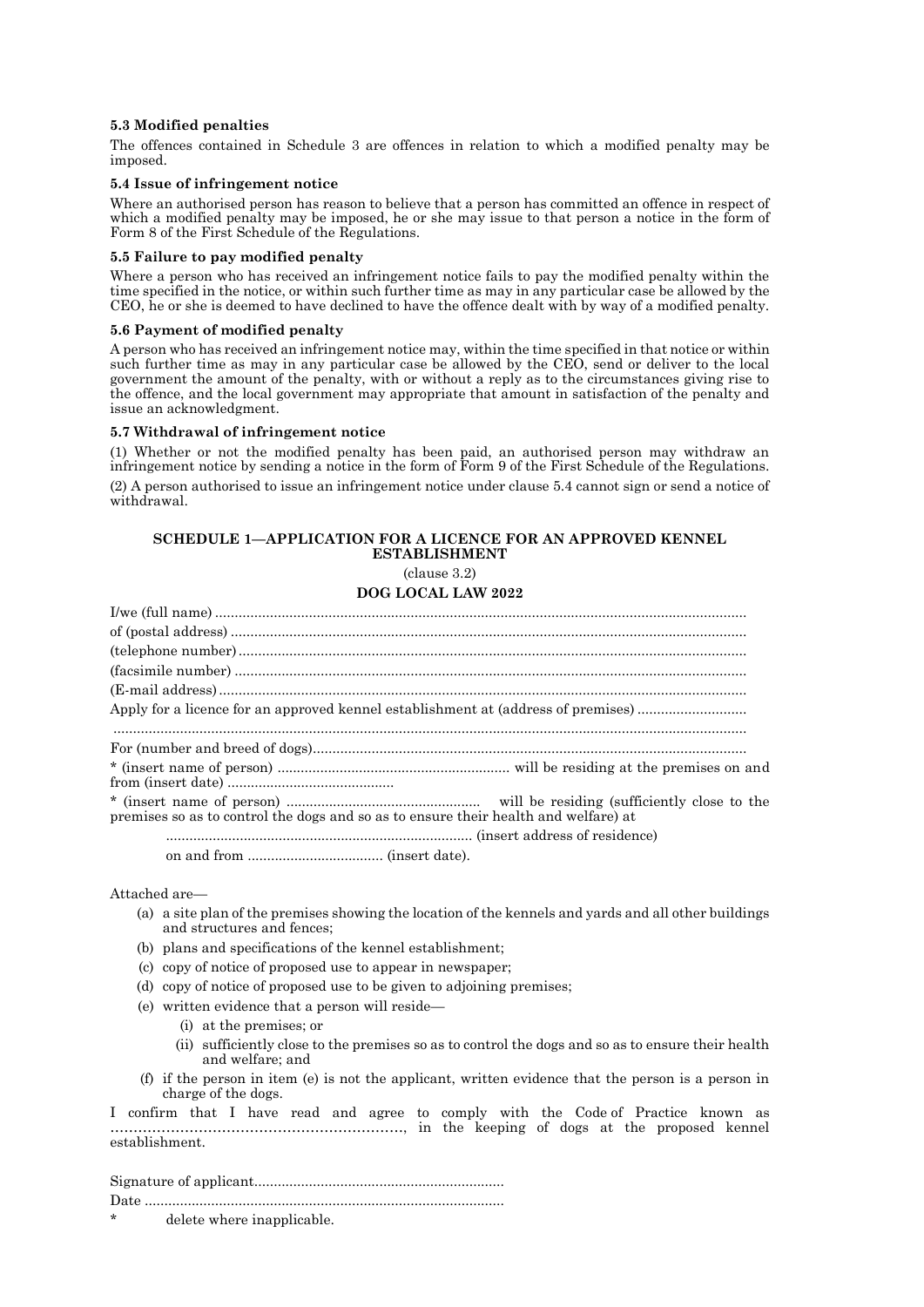Note: A licence if issued will have effect for a period of 12 months—section 27.5 of the Dog Act.

OFFICE USE ONLY

Application fee paid on *[insert date]*.

## **SCHEDULE 2—CONDITIONS OF A LICENCE FOR AN APPROVED KENNEL ESTABLISHMENT**

————

(clause 3.8(1))

An application for a licence for an approved kennel establishment may be approved subject to the following conditions—

- (a) each kennel, unless it is fully enclosed, must have a yard attached to it;
- (b) each kennel and each yard must be at a distance of not less than—
	- (i) 25m from the front boundary of the premises and 5m from any other boundary of the premises;
	- (ii) 10m from any dwelling; and
	- (iii) 25m from any church, school room, hall, factory, dairy or premises where food is manufactured, prepared, packed or stored for human consumption;
- (c) each yard for a kennel must be kept securely fenced with a fence constructed of link mesh or netting or other materials approved by the local government;
- (d) the minimum floor area for each kennel must be calculated at 2.5 times the length of the breed of dog (when it is fully grown), squared, times the number of dogs to be housed in the kennel and the length of the dog is to be determined by measuring from the base of the tail to the front of its shoulder;
- (e) the floor area of the yard attached to any kennel or group of kennels must be at least twice the floor area of the kennel or group of kennels to which it is attached;
- (f) the upper surface of the kennel floor must be—
	- (i) at least 100mm above the surface of the surrounding ground;
	- (ii) smooth so as to facilitate cleaning;
	- (iii) rigid;
	- (iv) durable;
	- (v) slip resistant;
	- (vi) resistant to corrosion;
	- (vii) non-toxic;
	- (viii) impervious;
	- (ix) free from cracks, crevices and other defects; and
	- (x) finished to a surface having a fall of not less than 1 in 100 to a spoon drain which in turn must lead to a suitably sized diameter sewerage pipe which must be properly laid, ventilated and trapped in accordance with the health requirements of the local government;
- (g) all kennel floor washings must pass through the drain in item  $(f)(x)$  and must be piped to approved apparatus for the treatment of sewage in accordance with the health requirements of the local government;
- (h) the kennel floor must have a durable upstand rising 75mm above the floor level from the junction of the floor and external and internal walls, or internal walls must be so constructed as to have a minimum clearance of 50mm from the underside of the bottom plate to the floor;
- (i) where a yard is to be floored, the floor must be constructed in the same manner as the floor of any kennel;
- (j) from the floor, the lowest internal height of a kennel must be, whichever is the lesser of—
	- (i) 2m; or
	- (ii) 4 times the height of the breed of dog in the kennel, when it is fully grown, measured from the floor to the uppermost tip of its shoulders while in a stationary upright position;
- (k) the walls of each kennel must be constructed of concrete, brick, stone or framing sheeted internally and externally with good quality new zincalume or new pre-finished colour coated steel sheeting or new fibrous cement sheeting or other durable material approved by the local government;
- (l) all external surfaces of each kennel must be kept in good condition;
- (m) the roof of each kennel must be constructed of impervious material;
- (n) all kennels and yards and drinking vessels must be maintained in a clean condition and must be cleaned and disinfected when so ordered by an authorised person;
- (o) all refuse, faeces and food waste must be disposed of daily into the approved apparatus for the treatment of sewage;